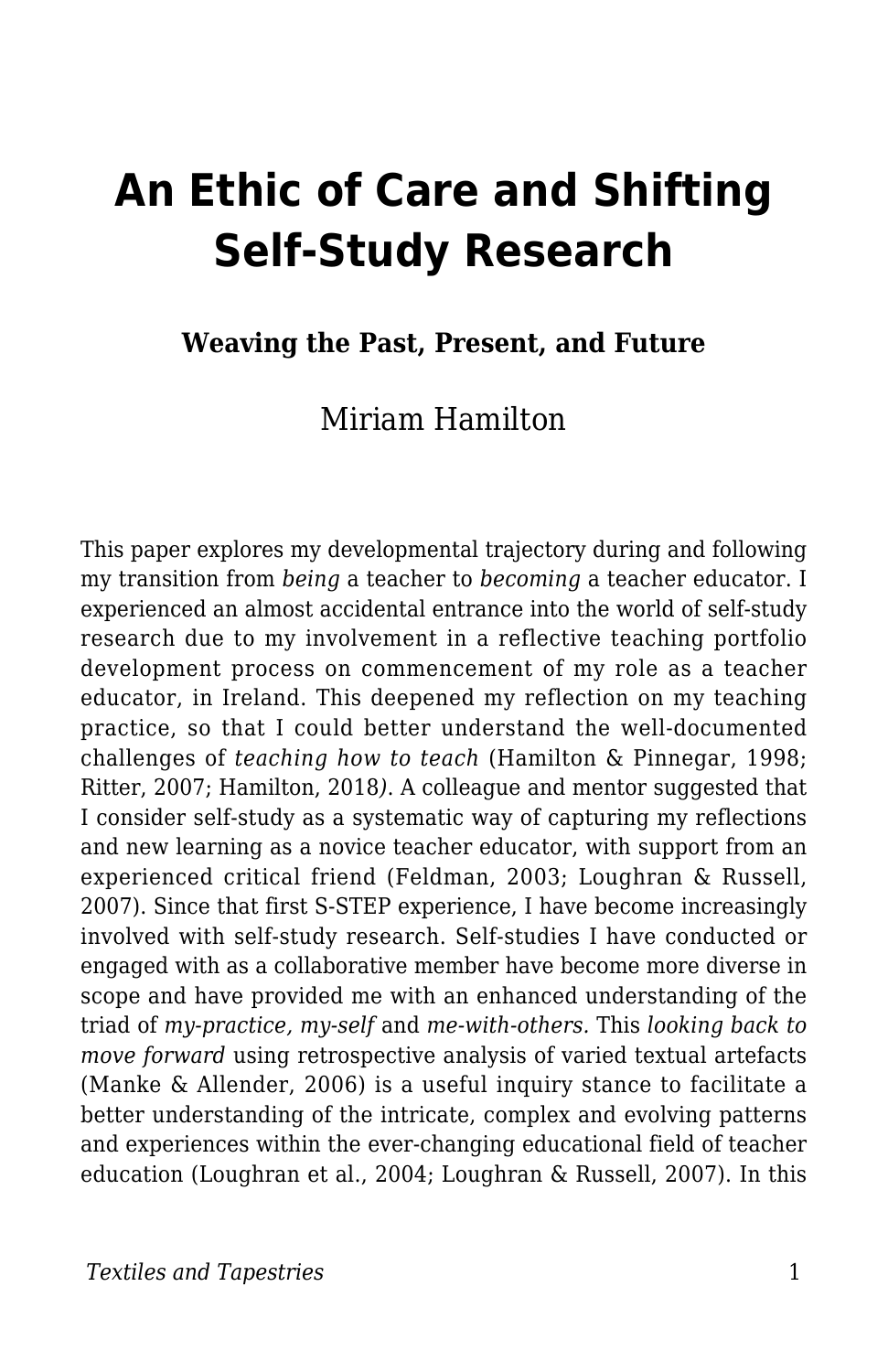paper, I explore the idea of engaging my past selves as critical friend, to create a deepened understanding of my-*self* in practice, through the lens of my prior self-study research. In this way, I connect my learning from my past and present to explore new future imaginings for myself and in doing so, share relevant applied insights for other S-STEP colleagues.

## **Positionality**

My teaching spans thirty years across mainly second level and more recently third level education. While as a younger secondary school teacher of science/biology and physical education, I identified mostly as a practitioner operating within the academic spheres of my undergraduate subject disciplines. Since transitioning to teacher education, I think about myself as an educator in a broader sense, beyond my disciplinary domains. I currently teach science education modules to pre-service and postgraduate students, having transitioned to teacher education in August 2015. I have always tacitly pondered why I do what I do, in the way I do, and I have engaged with self-study over the last five years to capture and analyse elements of my practice in a structured and scholarly way. This work has been informed by more experienced S-STEP researchers studying the disciplinary tensions inherent in teaching how to teach science (see Berry, 2007; Bullock & Russell, 2012; Russell & Bullock, 1999).

In much of my initial S-STEP work, I focused on how to manage and balance students' needs and wants with my aspirations for them as pre-service teachers. I struggled with managing 'telling' with modeling inquiry approaches for use by students in the primary classroom (Berry, 2007). In my day-to-day teaching context, I meet 450 students rotating in smaller groups of 30, within a two-week period. I conduct the same tutorial eight to ten times in a fortnight, requiring me to differentiate carefully across and within groups. Importantly, I must deliver the last tutorial with the same energy,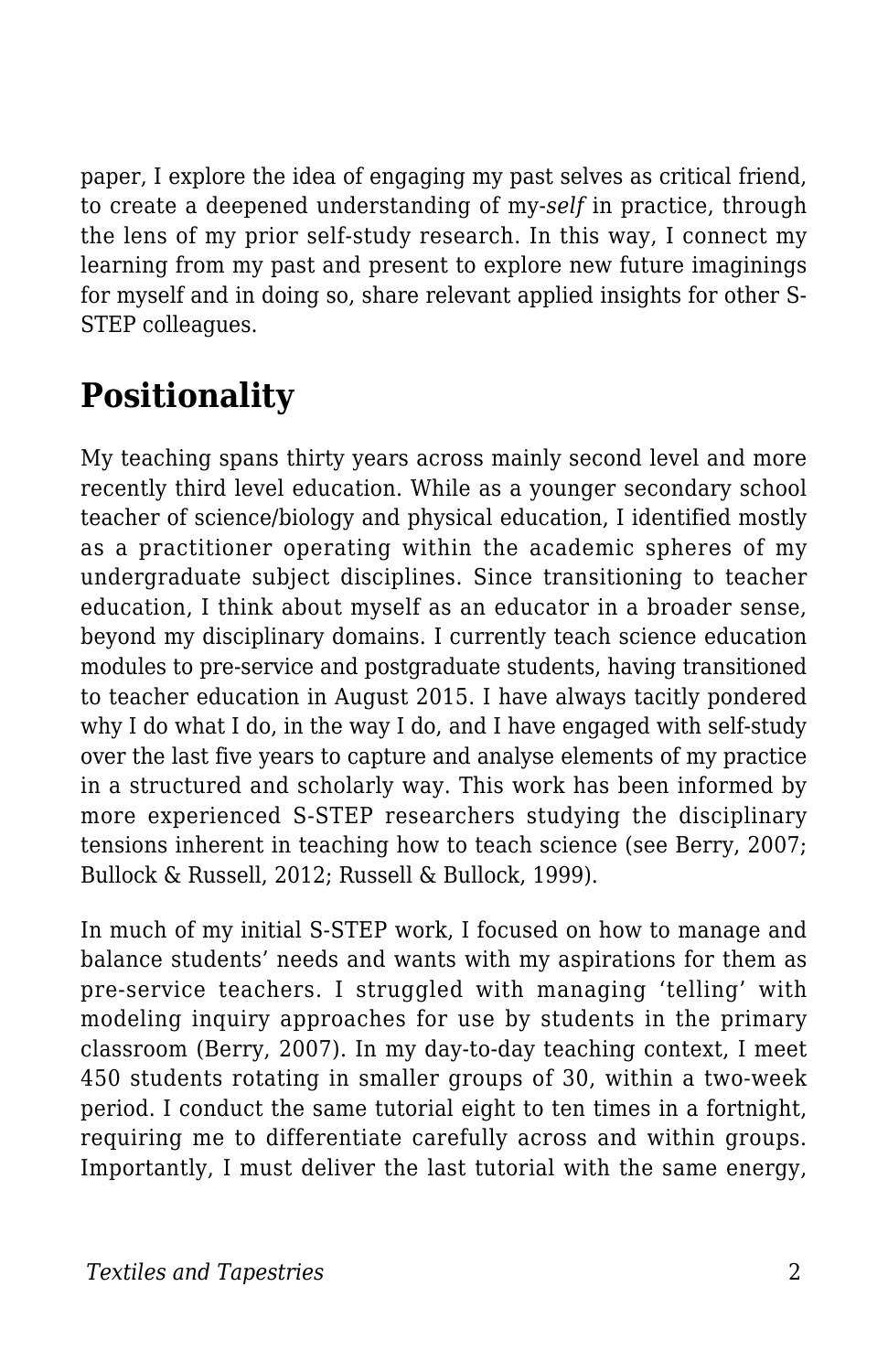enthusiasm and effectiveness as the first. When I teach, I try to maximise every opportunity for learning and assessment, alongside developing positive relationships with students. While I use a plethora of teaching strategies and pedagogical approaches, my considerations about my teaching and learning philosophy have broadened from *what and how I teach*, to thinking about how my teacher education practice relates deeply to *those I teach.*

### **Theoretical Perspectives**

This self-study is informed by Banks' (2004) *ethic of care,* which has guided my teaching philosophy for a long time. I *care for* the students and I *care about* their academic and pedagogical progress as preservice teachers. I generate relational trust through care, as I believe this is supportive of educational and emotional growth among learners, and trust facilitates the development of a connected identity between a person's self and their learning. Banks (2004) calls for practitioners to provide a space for more egalitarian, less elitist relational opportunities for teachers and students, where teachers encompass a moral philosophy based on an ethic of care that enables learner and teacher to flourish. Rather than operate on the basis of an ethic of distrust (O Neill, 2002) of students and where they are wary of us, my philosophy is to view the art of learning and teaching as an extension of ordinary morality (Koehn, 1994). I believe that when trust is present between teacher and learner, concerns with care and empathy are heightened (Benhabib, 1992). Noddings' (2005) work on *care* reaffirms the ethical and moral foundations of teaching. She sees ethical caring as a state of being and differentiates between caring for and caring about. Caring about can become a societal force because it creates ethical awareness within learners. In this paper, I interrogate how my self-study research to date has developed epistemologically and methodologically, while enacting a teaching philosophy based on an ethic of care for the learners I work with.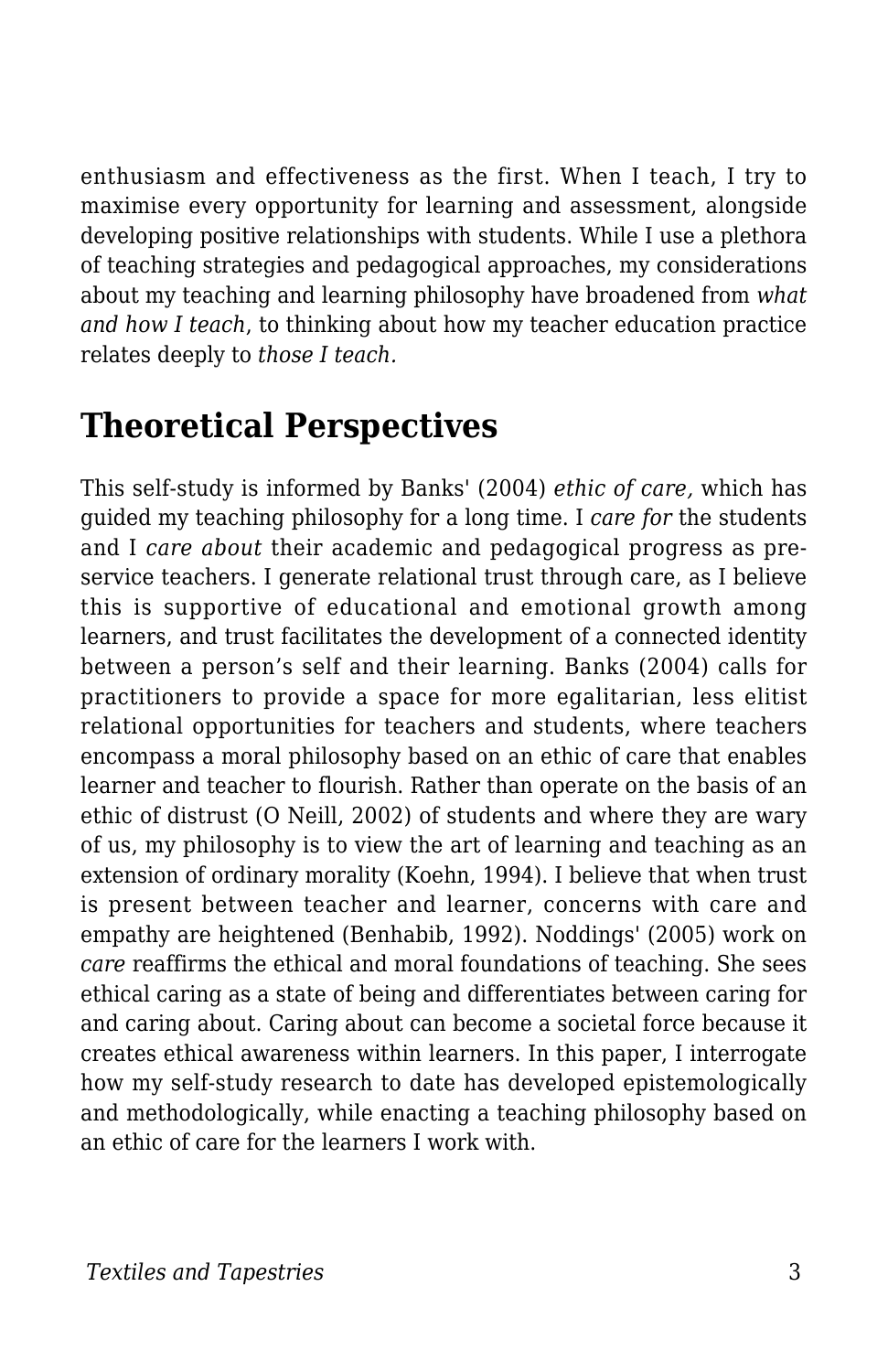#### **Purpose**

This self-study is unorthodox in that I inquire into my past and present self-studies *as data*, to inform my future teaching and research practice, and to interrogate the authenticity of my teaching philosophy in practice. Informed by Manke and Allender's (2006) concept of retrospective artefact analysis, in this self-study, I reengage with notes, text, and written feedback from past students alongside personal reflection. In this way, as I contemplate the metadata with the benefit of time and space, I engage my past selves as critical friends in order to facilitate an analysis of my evolving identity and positionality. While reflective and reflexive practice in teacher education is a key component of self-study (Vanassche & Kelchtermans, 2015), I argue that reflecting on our self-study histories could form part of this continued investigation into both teaching and research practice. This maintains a focus on the *self* who teaches and researches (Kelchtermans, 2009). I believe our self-study histories have the potential to facilitate a continued deepened understanding (Loughran, 2004) of the multiplicity of roles inherent in teacher education *and* research. Schon's (1983) framing and reframing has been implicit in my prior self-study work with others because I find it more useful to view a *problem* from different perspectives. However, in this paper, I am *stepping back*, noted by Hamilton, (2002) as a central aspect of self-study, in order to reunderstand my positionality in my role of teacher educator. I am using the concept of 'stepping back' in a number of ways. I am metaphorically stepping right back into my past self-studies to interact with data retrospectively and to reframe what I learned and acted on then, with a view to identifying new learning about the evolved *me in practice* now. I am also stepping back from orthodox self-study with another person acting as a critical friend, instead of engaging with my past selves to learn, review, and analyze my selfstudy work.

This study was self-initiated because I sensed a need in myself to stop,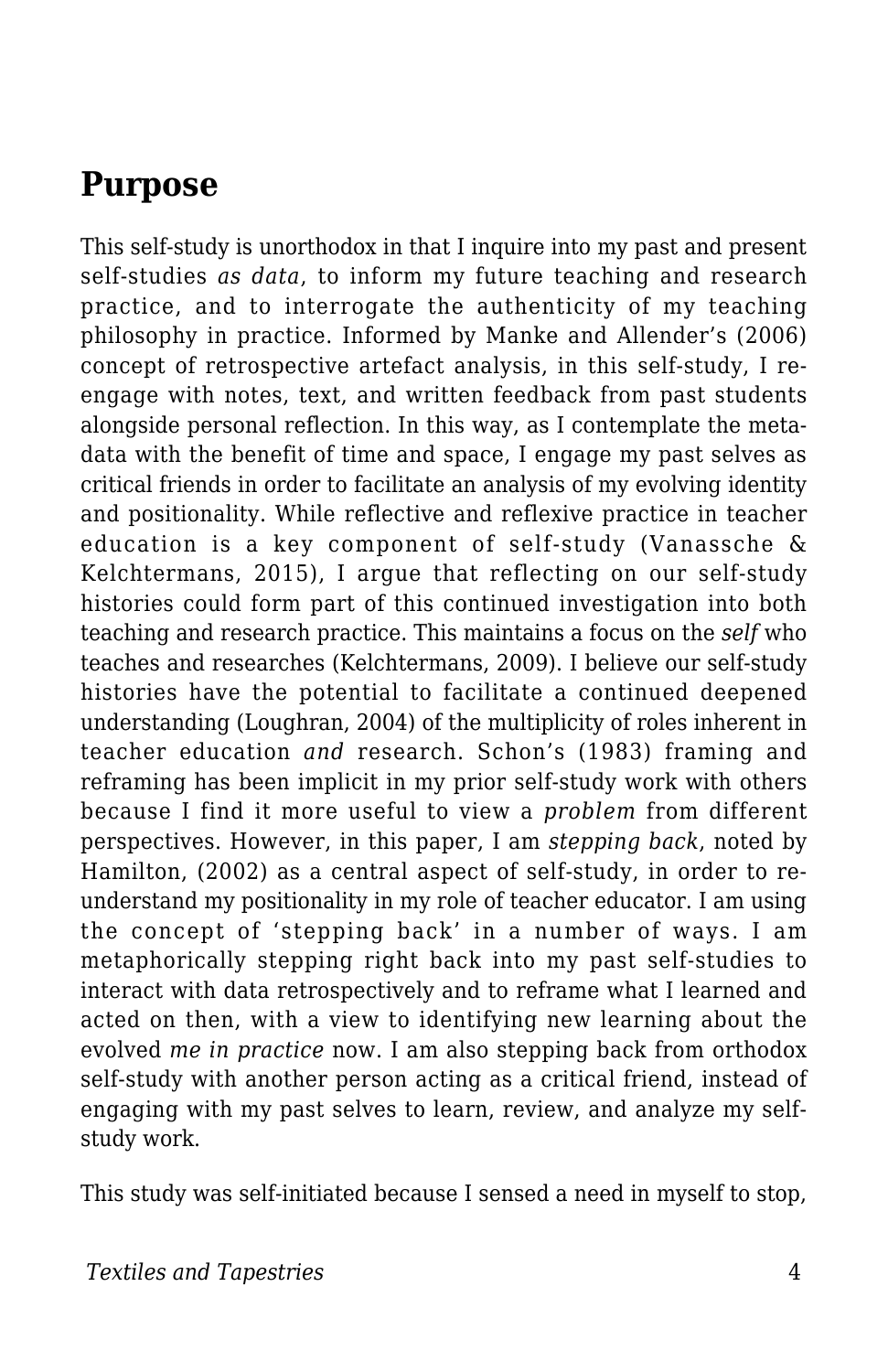to pause and to think. I found that I was increasingly looking for selfstudy research ideas, as if on a conveyor belt to publication heaven. This pause facilitates an opportunity to take more meaning and deepen my learning from the work I have done and am doing. It halts a potential trajectory of bounding from problem to problem, study to study, thereby avoiding an overly iterative approach to self-study. It is important for me to know how my identity *as a caring teacher educator* remains visible in the research work I do. I see value in analyzing my research to inquire as to whether I am remaining true to my philosophy of care for the learners I teach and to the integrity of self-study research. My experience of the metaphorical conveyor belt may resonate with other researchers feeling pressure to publish, and this paper reinforces the value of stepping back to re-focus on the contribution self-study makes to our work as teacher educators.

Therefore, this paper aims to analyze two specific domains of potential interest to other S-STEP researchers captured by the following research questions:

- 1. How is my 'ethic of care' as a core principal in my teaching philosophy, visible in my self-study research trajectory over time?
- 2. How has my self-study research with others reflected progression and development in terms of self-study methodology and rigour?

My research questions emerge from a need to understand more about the dynamics of my expanding research into self-study and S-STEP. I explore the extent to which my teaching philosophy is woven into, or visible in the self-study work I do. I am interested in the developmental trajectory my self-study research has taken and sharing this work offers early self-study researchers an insight into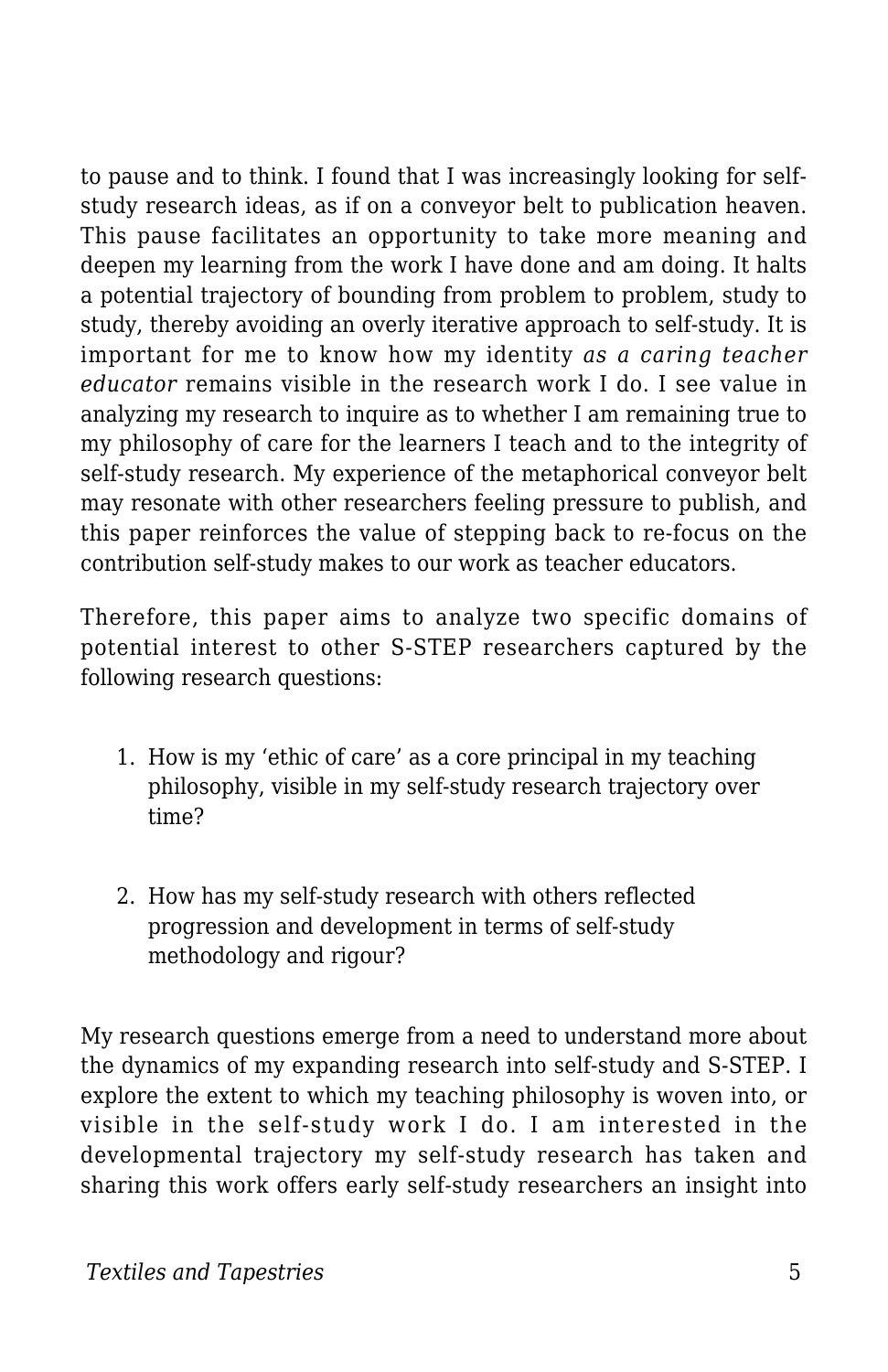my *stepping back* so that they too might explore their own developments and philosophical underpinnings journeying through similar or different work. I investigate whether there has been a progression in my self-study practice, with regard to the incorporation of the key elements of self-study methodology, over time (LaBoskey, 2004). This research inquires into my existing self-study research *as pedagogy*, to evaluate in a cumulative and philosophical way, the impact of my research on my professional identity and practice. Zeichner (2007) identifies value in accumulating knowledge *across* self-studies in teacher education, but I suggest that there is also value in looking analytically at one's own self-studies with others, over time. I hope through this work to deepen my understanding of my teacher education practice and my development as a self-study researcher. Consequently, by sharing this work, this paper provides potentially useful insights for others in the field to re-imagine the outcomes of their previous self-study research, and to re-visit professional practice foci for new meaning and potential new emergent learning.

### **Methods**

It is important to differentiate between reflection and self-study for the purposes of this paper. In my self-study work to date, reflection on an issue of practice has been an inherent element within my teaching, but self-study has reshaped my reflections to enable a deeper understanding about practice that has led to specific changes to my practice (see Hamilton, 2018). Similarly, this paper does not rely solely on reflection but is a form of *Meta* self-study because I am selfinitiating the retrospective re-analysis of mainly qualitative data sources across a range of self-study work and communicating the learning *about* and the learning *from* that process. This is important as it enables others to challenge, comment on, extend, or translate these outcomes to their personal or professional context (Loughran & Northfield, 1998). This inquiry into my cumulative self-study research using the methodological approach detailed in 1-4 below, was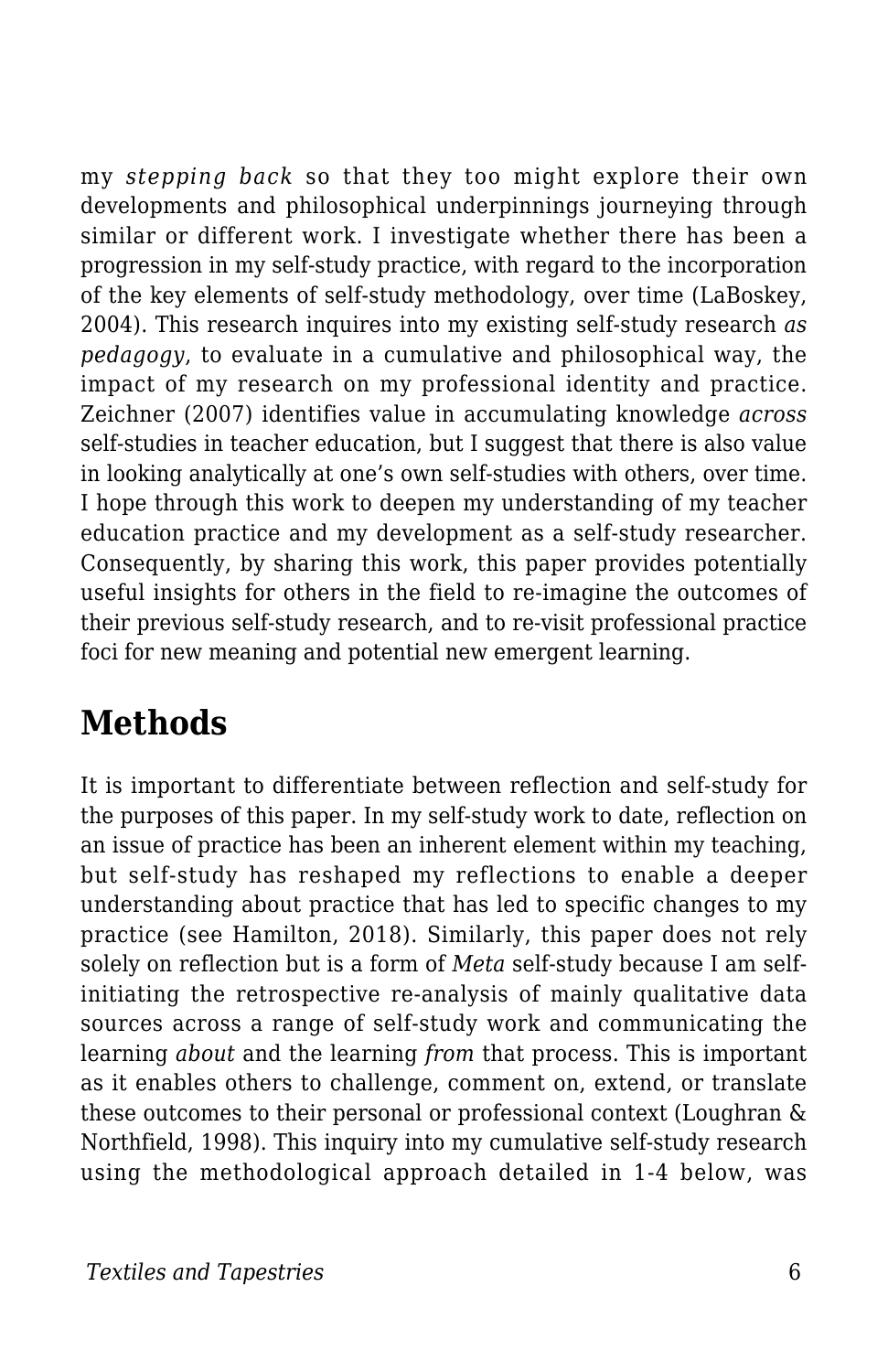conducted with due regard for the integral characteristics of selfstudy (LaBoskey, 2004), and with due consideration of trustworthiness in qualitative research (Craig, 2009).

Steps taken in 'stepping back' to generate findings for this self-study of prior work:

- 1. Revisiting the aims, foci and inductive analysis of all data from prior self-studies to categorize a range of key themes *across* these self-studies. (see Table 1)
- 2. From this categorization, identifying instances that indicate or challenge an ethic of care, as per my teaching philosophy.
- 3. Systematically reviewing each of the self-studies to identify the developmental trajectory in terms of research focus and the use of the key characteristics of self-study.
- 4. Stages 1/2/3 were evidenced by keeping (as new data) a weekly reflective diary for 6 months from June 2019 to December 2019, to note any thoughts and reflections during the analysis of my past self-studies.

The use of my past selves as critical friends was difficult to navigate and manage. The work of Manke and Allender (2006) on retrospective artefact analysis informed my approach to revisiting the data and in doing so opened up memories of my 'self in practice' at the times the data was created and received. I began by re-reading all of the data, reflections, presentations, and papers related to each of my previous self-studies, to reposition myself and step back into a past self. As I read, I used the characteristics of self-study (LaBoskey, 2004) as a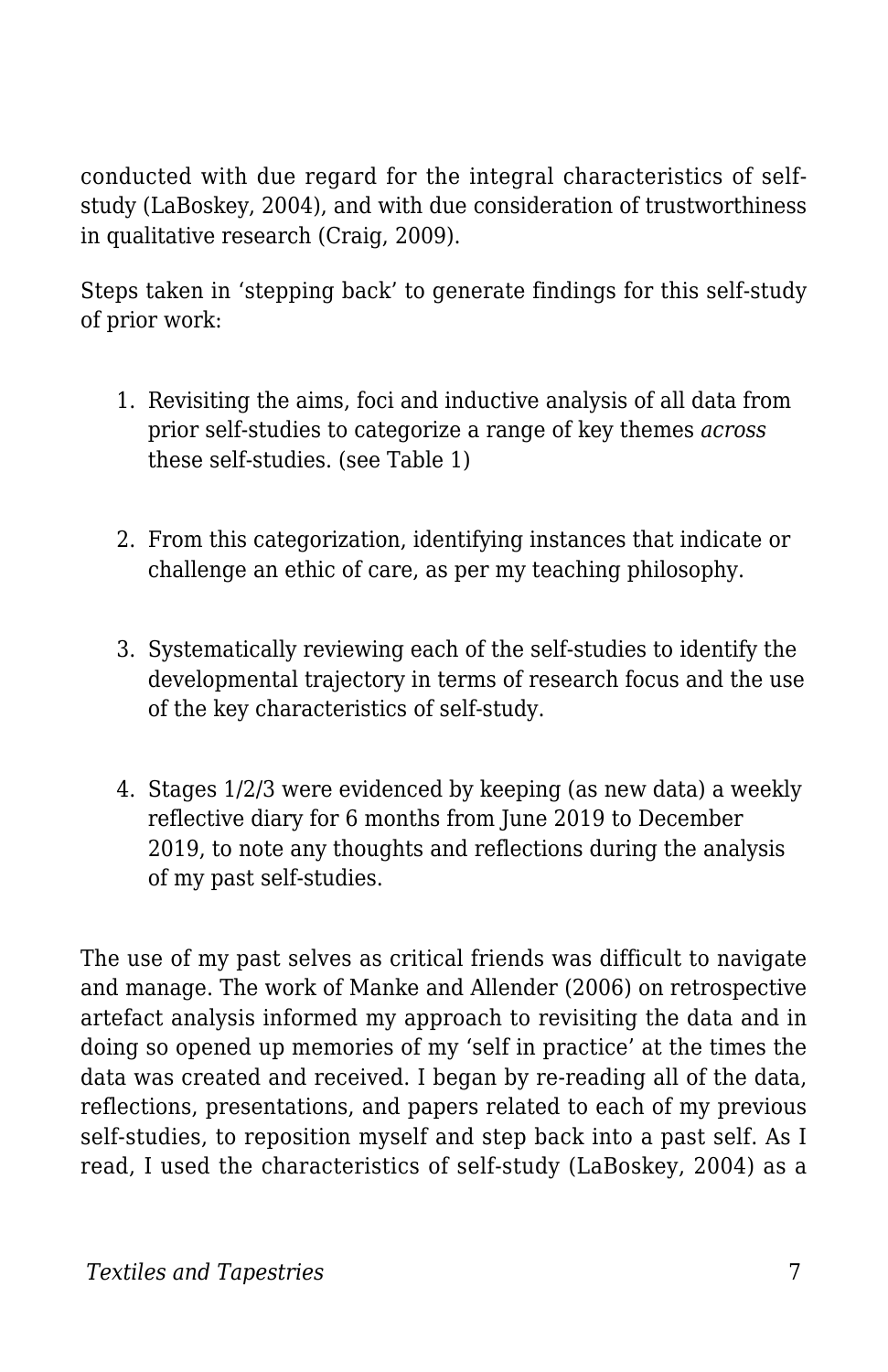scaffold to categorize each study, recording the self-initiated focus, interaction, and data sources (see Table 1). This made it easier to analyze and evidence where care for learners was visible or less evident in each of the studies. I highlighted points of interest in the data and noted moments where care was evidenced. Then, I reflected on these moments, writing brief excerpts or comments in my journal, as potential points of interest. In this way, I used a hybrid analysis approach, using constant comparison and a system of inductive coding and categorization to generate themes. Following the categorization of the self-studies and revisiting of the data and outcomes, I engaged in reflection for an hour every week for six months (as 4 above) to think about and record my motivation for becoming involved in, or for in initiating each of the self-studies. I reflected on the value of evidenced new learning about self-study identified through this re-analysis but importantly, considered the value of new learning about myself in practice. It was during these times that my relationship with my past reflections, retrospective feedback, and my past selves became clearer. Sometimes care was very transparent and highly visible in actions I took, other times care was implicit in my practice. Over time, I was able to push myself to extend my thinking about why I researched what I did, how rigorous my engagement with self-study was, and what learning was actualized as a result. These critical conversations were captured as personal notes to myself in my weekly reflective journal.

### **Discussion**

Table 1 presents the reader with an insight into the six self-studies conducted (or in progress) since 2015 and used as data for the purposes of this paper. This table is useful and necessary to provide a context within which to discuss the two key research questions posed. It provides readers with a synopsis of the studies referred to in the discussion and categorized according to La Boskey's (2004) characteristics of self-study.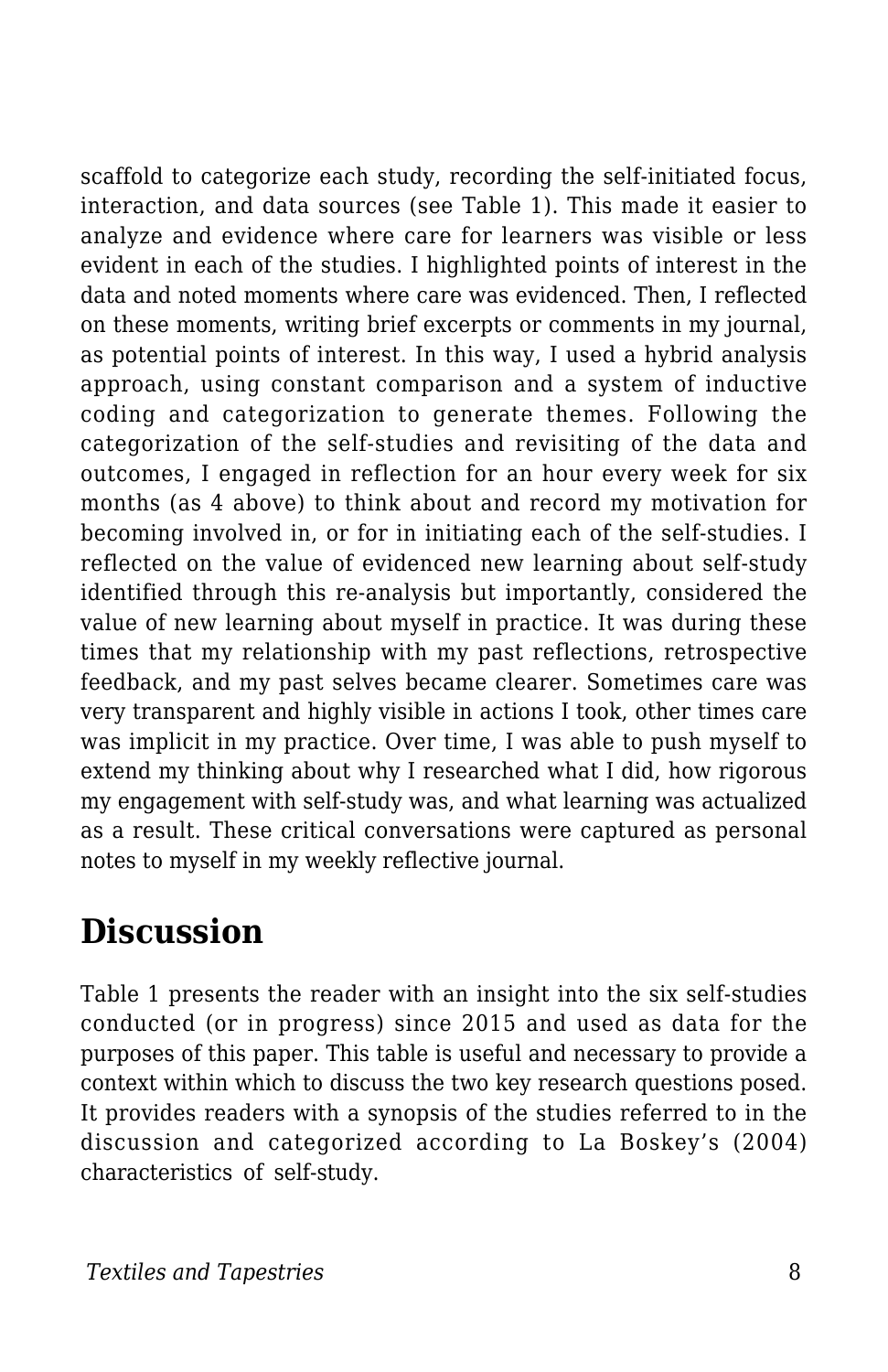#### **Table 1**

*Synopsis Self-Study Research Projects*

| Self-Initiated<br>& Self-Focus<br>Problem                                                                                                                                                                                                                                           | Improvement<br><b>Outcome/Focus</b>                                                                                                                 | <b>Interaction</b><br>with &<br>Data<br><b>Sources</b>                                                                                                                | Trustworthiness                                                                                            |
|-------------------------------------------------------------------------------------------------------------------------------------------------------------------------------------------------------------------------------------------------------------------------------------|-----------------------------------------------------------------------------------------------------------------------------------------------------|-----------------------------------------------------------------------------------------------------------------------------------------------------------------------|------------------------------------------------------------------------------------------------------------|
| Bridging the<br>Gap from<br>Teacher to<br>Teacher<br>Educator: The<br>Role of a<br>Teaching<br>Portfolio<br><b>Broad Focus:</b><br>Transition from<br>teaching<br>science to<br>becoming a<br>teacher<br>educator in<br>science<br>education<br>(Study A-Aug<br>2015-March<br>2017) | Management of<br>critical incidents<br>Mediation of<br>institutional<br>constraints<br>Mitigating<br>transition<br>difficulties, to<br>teach better | Critical<br>friend and<br>mentor data<br>Peer<br>observation<br>reports<br>Feedback<br>panel<br>Reviews<br>Student<br>feedback<br>Reflective<br>teaching<br>portfolio | Dependability<br>Credibility via<br>triangulation<br>Confirmability-shared<br>audit trail<br>Dissemination |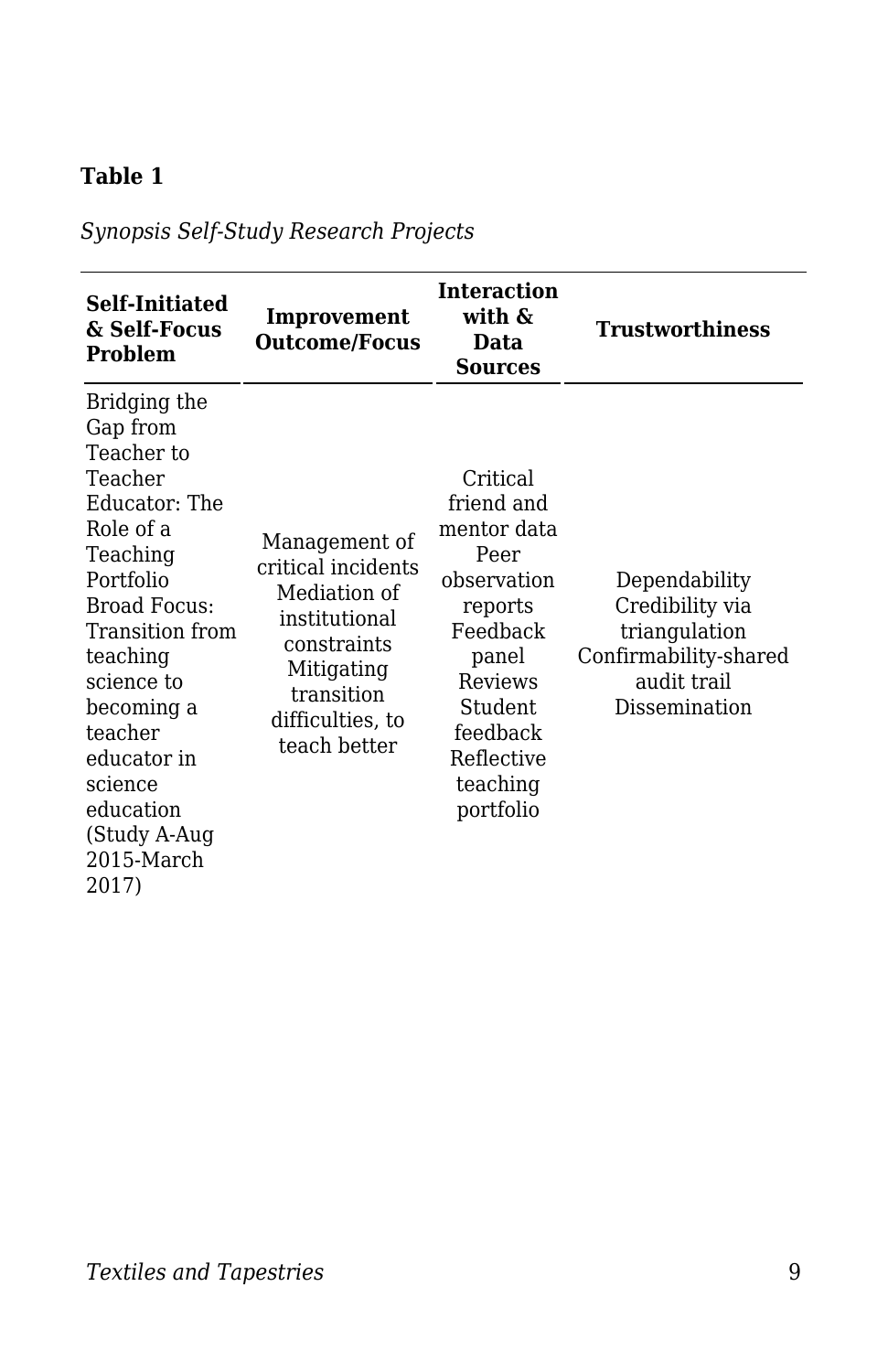Evidence-based portfolios: a cross-sectoral approach to professional development among teachers Broad Focus: Analysing teacher learning from a professional development project using self-study as the guiding research approach (Study B-January 2018 to June 2018)

Teacher practice change/new knowledge of selfstudy Collaboration and creation of teacher support structures to scaffold members Researcher learning across many domains

Critical friend; individual interview and focus group data; teaching portfolio produced by participants Individual reflection (teachers &

researcher)

Confirmability Participant voice & shared audit trail Multiple data sources Dissemination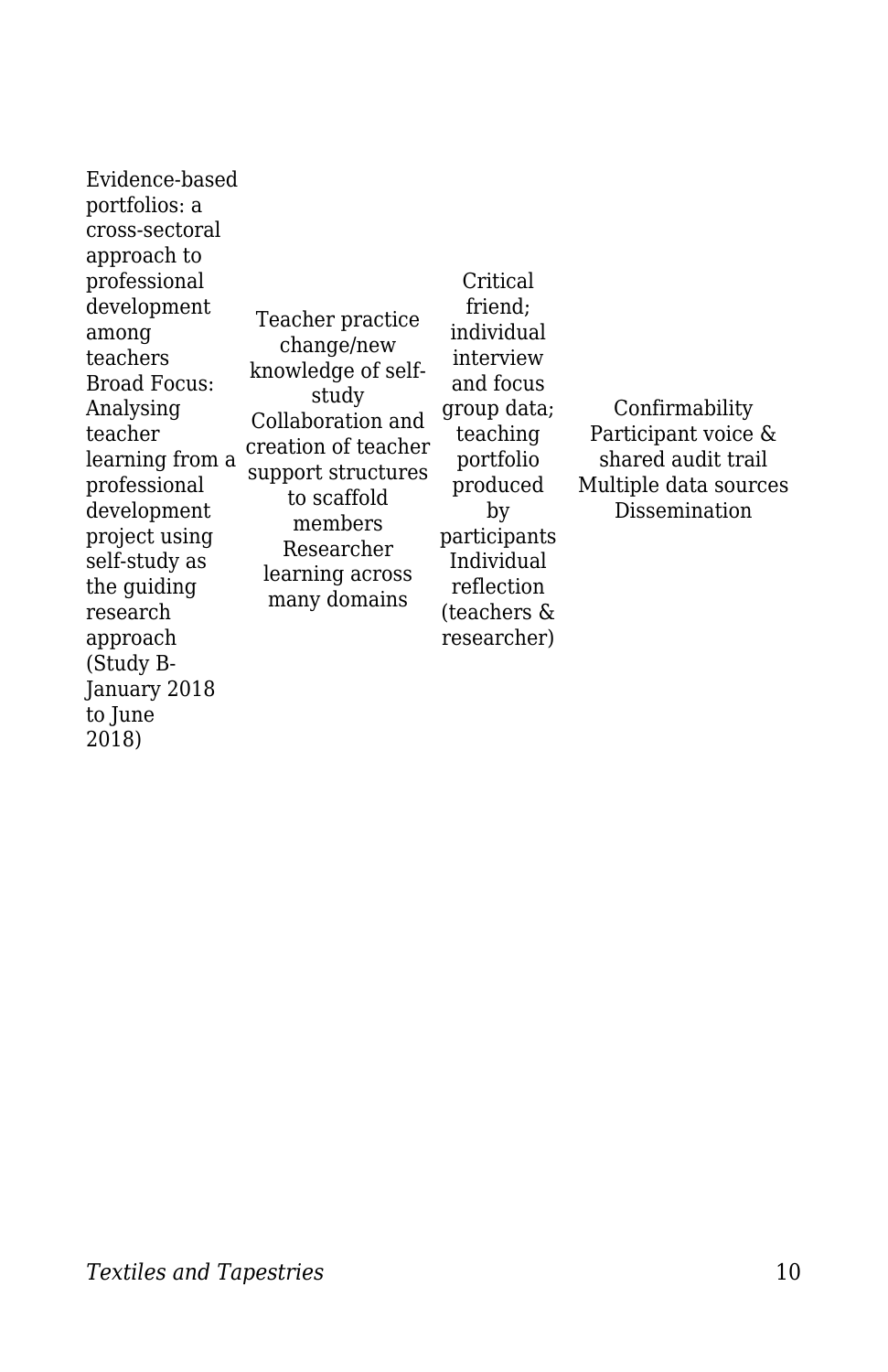| Teachers and<br>Teacher<br>Educators<br>Researching<br>Their Practice:<br>A Dually<br>Purposed Self-<br>Study<br>Broad Focus:<br>Analysing<br>researcher<br>learning while<br>facilitating<br>teacher<br>research using<br>a dual self-<br>study approach<br>(Study C-<br>January 2018<br>to September | New researcher<br>knowledge of<br>power of teacher<br>extant beliefs<br>Researcher<br>facilitation & skill<br>improvement<br>Researcher<br>learning about<br>research design<br>Learning<br>about communities<br>of practice | Reflective<br>journaling<br>Focus<br>groups on<br>research<br>process and<br>design<br>Teaching<br>portfolio<br>produced<br>by teachers,<br>mentored<br>by<br>researcher | Contextual<br>transferability<br>Multiple data sources<br>Dissemination |
|--------------------------------------------------------------------------------------------------------------------------------------------------------------------------------------------------------------------------------------------------------------------------------------------------------|------------------------------------------------------------------------------------------------------------------------------------------------------------------------------------------------------------------------------|--------------------------------------------------------------------------------------------------------------------------------------------------------------------------|-------------------------------------------------------------------------|
| 2018)                                                                                                                                                                                                                                                                                                  |                                                                                                                                                                                                                              |                                                                                                                                                                          |                                                                         |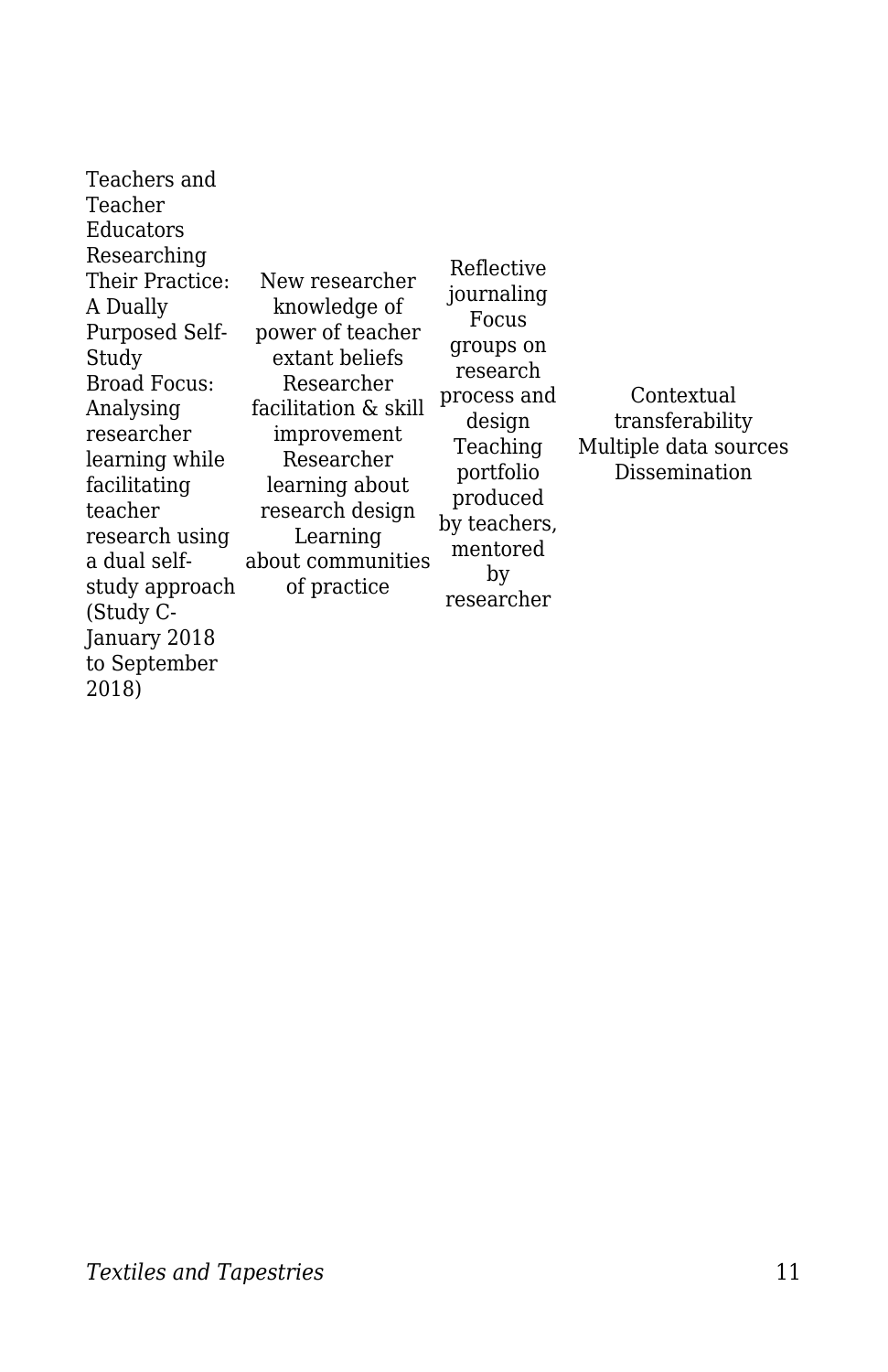| A Self-Study    |                    |              |                           |
|-----------------|--------------------|--------------|---------------------------|
| Exploring how   |                    |              |                           |
| a Research      |                    |              |                           |
| Project on      |                    | Reflective   |                           |
| Climate         |                    | journal      |                           |
| Change          |                    | Critical     |                           |
| enhances        |                    | friend audio |                           |
| Science         |                    | and email    |                           |
| Education       | Subject matter     | data         |                           |
| Practice and    | knowledge on       | Shared       |                           |
| promotes        | environmental      | reflections  |                           |
| Researcher      | science            | between      | Contextual                |
| Citizenship     | Raised awareness   | critical     | transferability           |
| Broad Focus:    | of moral ambiguity | friends,     | Multiple data sources     |
| How has self-   | around researcher  | dually       | Credibility-triangulation |
| study           | actions            | conducting   | Dissemination             |
| prompted        | Enhanced faculty   | separate     |                           |
| thinking about  | interdisciplinary  | self-studies |                           |
| my 'self' as a  | collaboration      | Student      |                           |
| teacher of      |                    | feedback on  |                           |
| science and a   |                    | climate      |                           |
| global citizen? |                    | change       |                           |
| (Study D-       |                    | science      |                           |
| September       |                    | resources    |                           |
| 2018 to         |                    |              |                           |
| December        |                    |              |                           |
| 2020)           |                    |              |                           |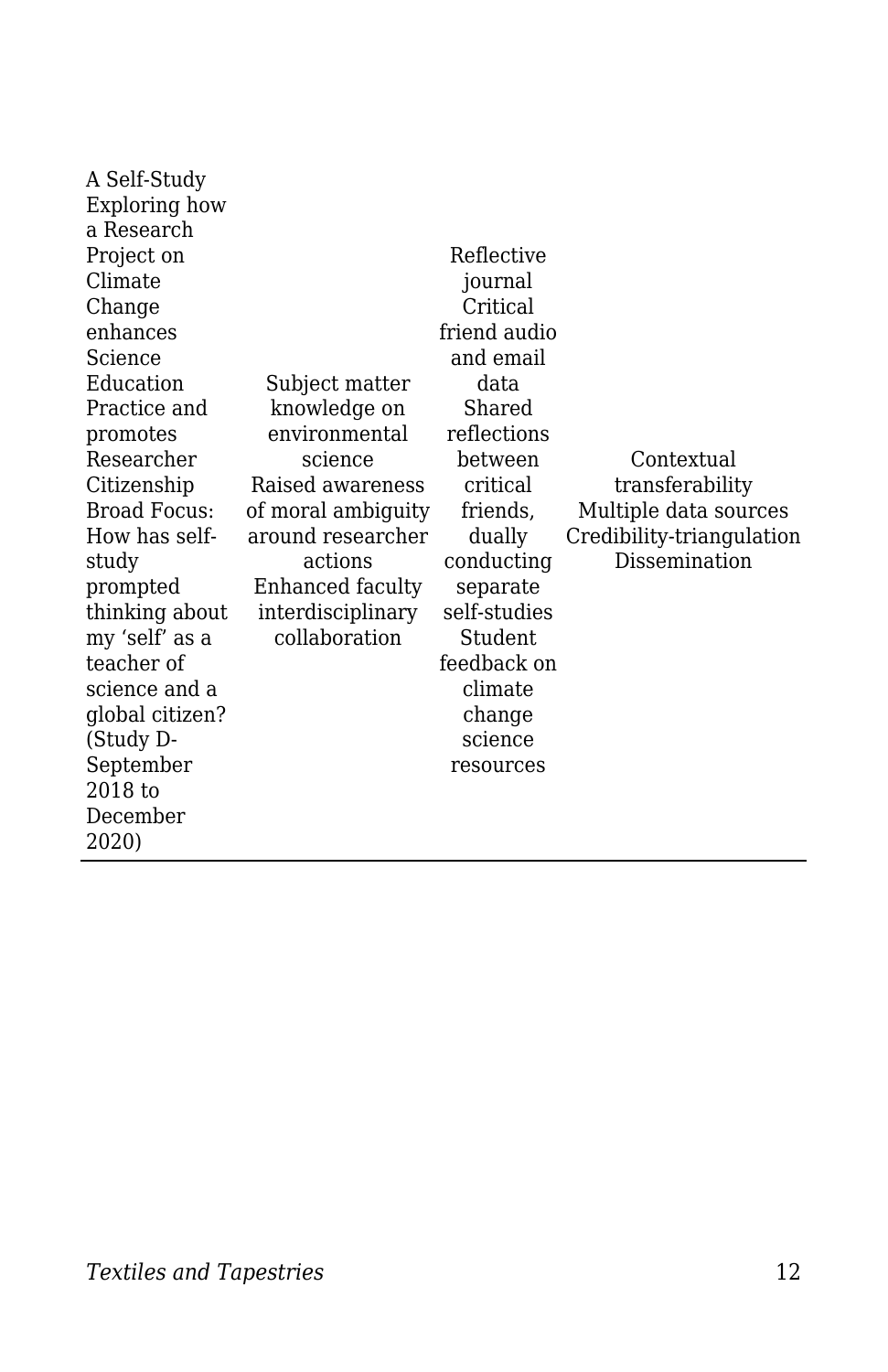| Reflexive Self-study    | <b>New</b>      |                               |                     |
|-------------------------|-----------------|-------------------------------|---------------------|
| and mentorship:         | theoretical     |                               |                     |
| Knowing the 'self'      | knowledge on    | <b>Recorded</b>               |                     |
| and 'other' before      | theories of     | discussion                    |                     |
| entering the            | inequality in   | between                       |                     |
| research field          | education       | researchers                   |                     |
| <b>Broad Focus: How</b> |                 | Research skill Online shared  |                     |
| does self-study         |                 | development space to collect  |                     |
| promote and             | through co-     | commentary                    |                     |
| scaffold reflexivity    | design of       | and critique of               |                     |
| through mentorship      | project         | potential                     |                     |
| between a novice        | <b>Enhanced</b> | theoretical                   | Confirmability      |
| and more                | understanding   | perspectives                  | Participant voice & |
| experienced             |                 | of the role of Co-development | shared audit trail  |
| researcher?             | identity and    | of data                       | <b>Contextual</b>   |
| How can such a          | context in      | collection                    | transferability     |
| mentorship              | working with    | interview                     |                     |
| enhance mutual          | others          | schedules for                 |                     |
| learning while          | <b>Being</b>    | use with                      |                     |
| conducting              | reflexive to    | participants                  |                     |
| research on             | manage          | <b>Reflective</b>             |                     |
| widening working        | undue           | journaling                    |                     |
| class male              | influence and   | <b>Critical friend</b>        |                     |
| participation in        | <b>bias</b>     | feedback on                   |                     |
| ITE?                    | transmission    | writing                       |                     |
| (Study E-December       | to novice       |                               |                     |
| 2018 to present).       | researchers     |                               |                     |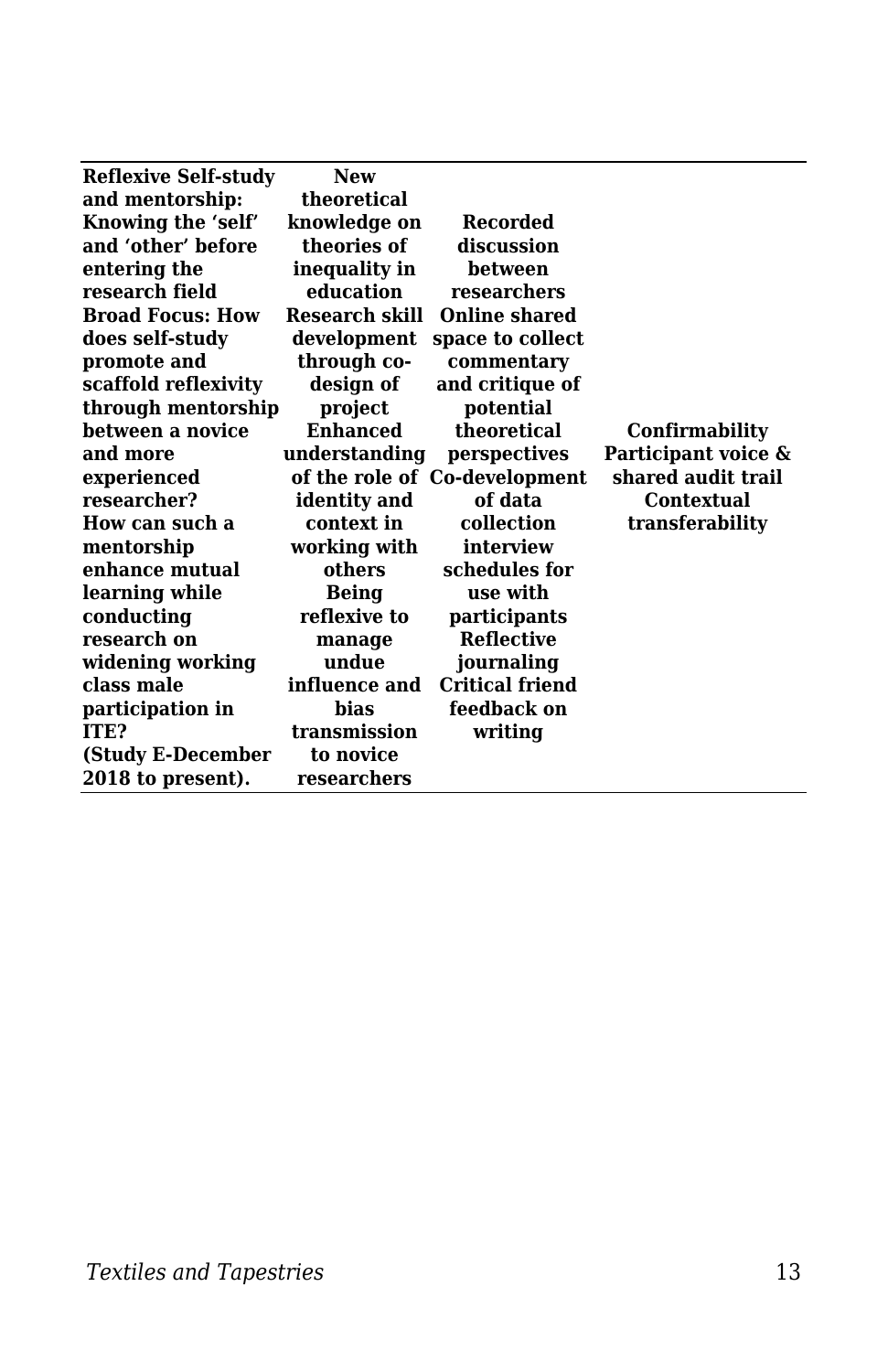|                          | Research<br>ongoing: To<br>develop a |                     |                                                                                   |
|--------------------------|--------------------------------------|---------------------|-----------------------------------------------------------------------------------|
|                          | support                              |                     |                                                                                   |
|                          | structure for                        |                     |                                                                                   |
| A collaborative and      | faculty                              | Leadership team     |                                                                                   |
| interdisciplinary self-  | interested in                        | meetings            |                                                                                   |
| study of a team of       | learning about                       | recorded            |                                                                                   |
| teacher educators        | self-study                           | Co-creation of an   |                                                                                   |
| developing an            | research                             | initial yearlong    |                                                                                   |
| institutional self-study | To share                             | CPD programme       |                                                                                   |
| hub.                     | positive                             | for faculty         | Contextual                                                                        |
| Broad Focus: To          | experiences                          | interested in self- | transferability                                                                   |
| capture our learning     | among the                            | study               | Multiple data sources                                                             |
|                          |                                      |                     | as a team leading and leadership team Group reflections Credibility-triangulation |
| facilitating the co-     | of their self-                       | post session        |                                                                                   |
| creation of knowledge    | study work                           | (leaders)           |                                                                                   |
| about self-study         | Enhance                              | Focus groups        |                                                                                   |
| research                 | student                              | with participants   |                                                                                   |
| (Study F-April 2019 to   | experience as                        | Participant         |                                                                                   |
| present)                 | colleagues                           | reflection          |                                                                                   |
|                          | engage with                          |                     |                                                                                   |
|                          | self-study to                        |                     |                                                                                   |
|                          | improve their                        |                     |                                                                                   |
|                          | understanding                        |                     |                                                                                   |
|                          | of practice                          |                     |                                                                                   |

The creation of this framework in Table 1 enabled me to identify a permeating care ethic towards students and adult learners I worked with during the processes of research. It also provided a chronological structure within which to analyse the presence of some or all of the self-study characteristics, across the scope of this research. Evidence of an ethic of care as it pertains to study A is evident in the following reflective excerpt from my journal:

Looking back, it is clear that relational care and trust underpin the learning goals I set for the students I teach. What I am still trying to achieve with my students is that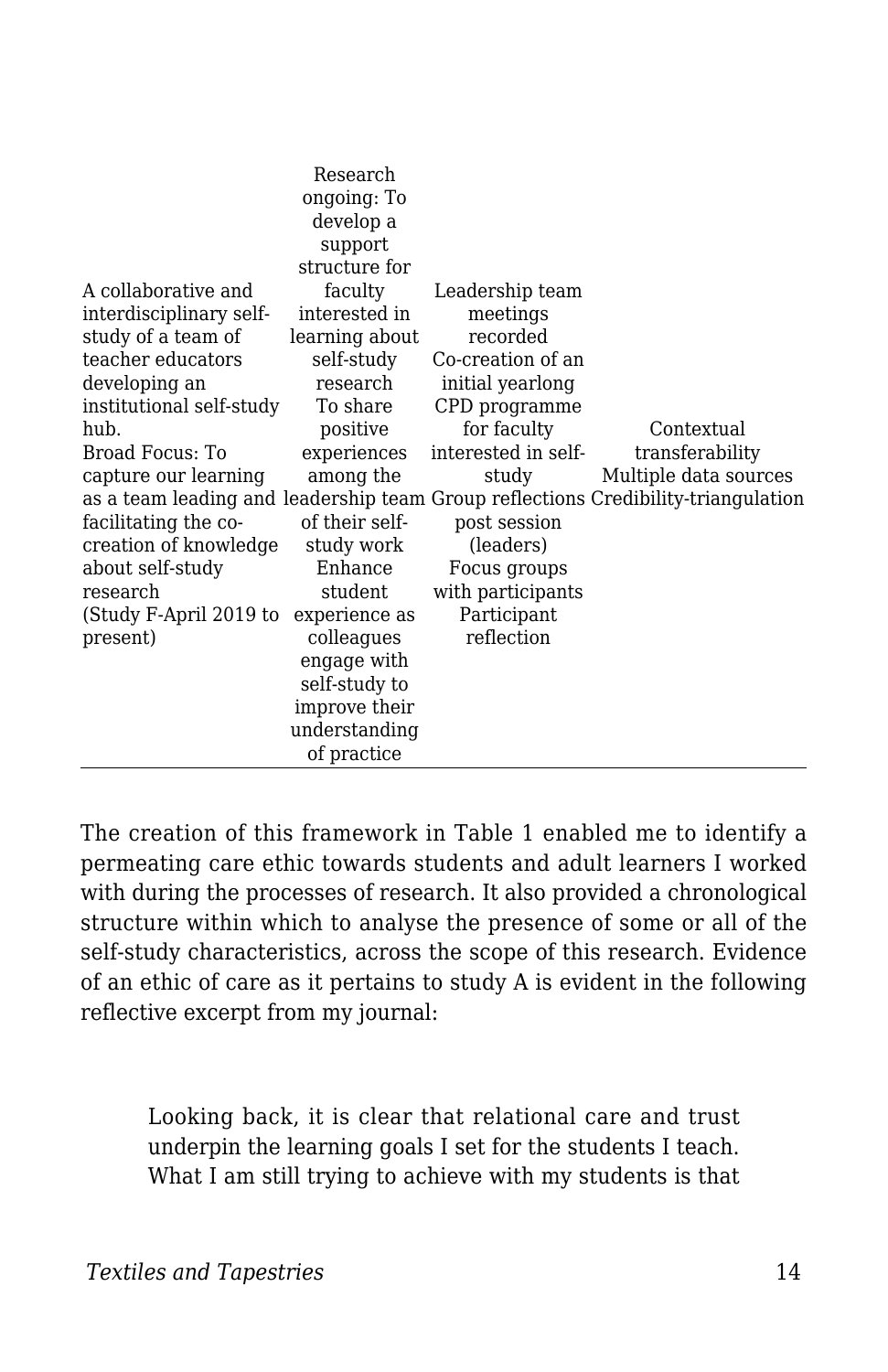they become confident and knowledgeable in both the science content and pedagogical content. I believe that teaching from a care perspective provides a safe space for the students to learn and presents learning as a relational and cognitive endeavour. My philosophy facilitates student teachers' learning in a way that enables them to transition from college as competent and caring practitioners. I do what I do because it made a difference to my learning when teachers cared for me, so I understand the power of care.

Examples of this care in action in study A include:

I experimented with and used (and still do) constructivist pedagogies such as cooperative inquiry based learning, which demonstrates for students how effective science knowledge and skill development is possible, for them and their pupils. I see relational interdependence as *encompassing and enabling* of effective teaching and learning in science education. Within *respect-ful* spaces, the learning of science content and pedagogy becomes more enjoyable, accessible and achievable for me and for the students I teach.

I still teach using many of the same techniques and strategies today. On reflection, what has changed most for me since this first self-study (study A) is that I am more proficient now in using a variety of approaches to facilitate effective teacher education experiences with my students. This enhanced self-efficacy has enabled me to step back and think more about the students as people, as diverse individuals, rather than as another group traveling through the system. I am more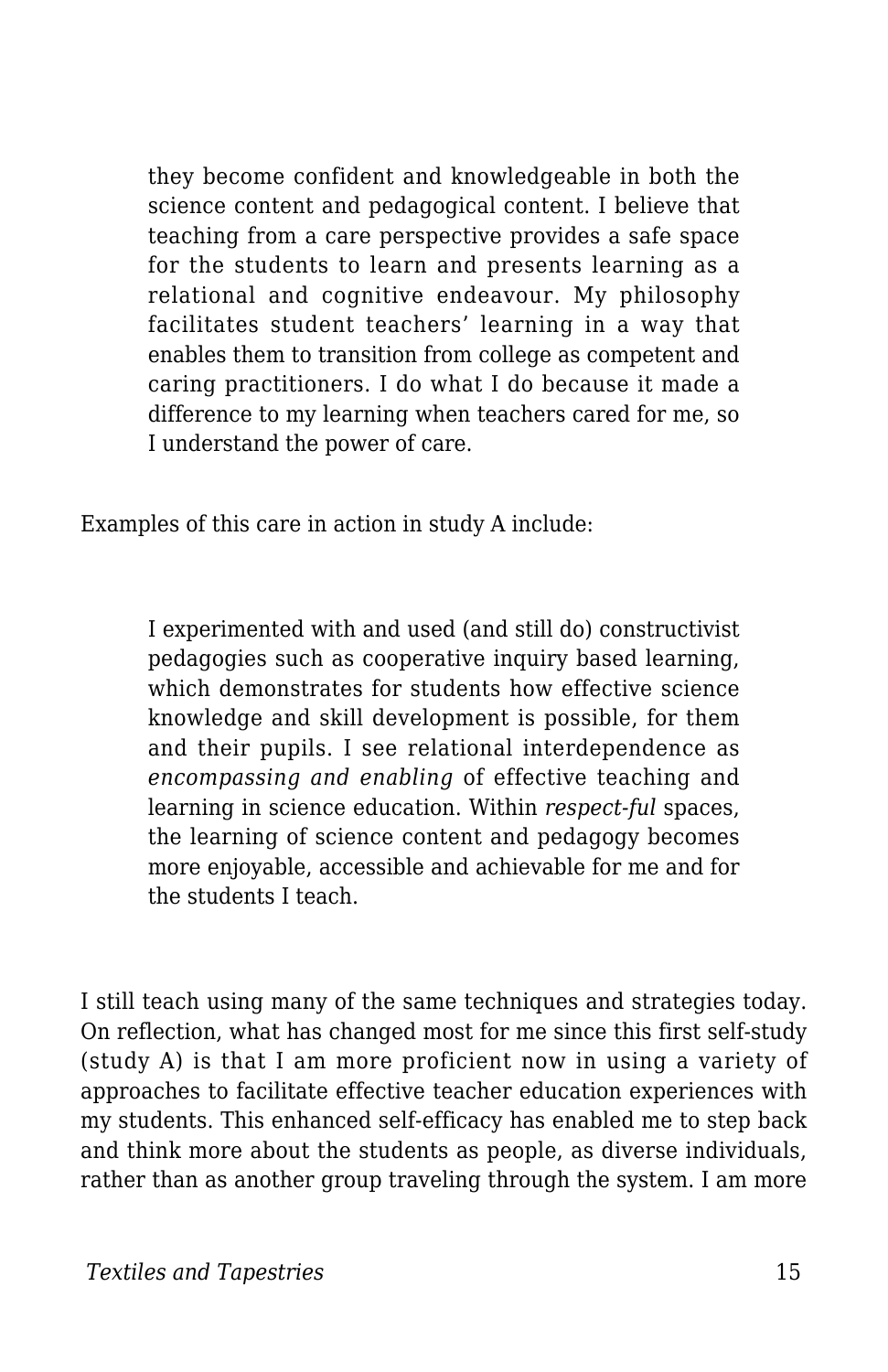caring and more empathetic towards my students' struggles with confidence and the complexity of learning how to teach, now that I have traveled that same path myself. While my subsequent self-study work has less direct care implications for the students I teach, there is evidence of tacit care in all six studies. My work with a cross-sectoral group of in-career teachers and teacher educators (study  $B \& C$ ) demonstrates that care for the learner is a positive requisite for all new learning, even among experienced practitioners. This study cemented my belief that in all the work I do with other educators, there is valuable self-learning to relate back to my teacher education practice. A reflective entry from my journal written in August 2019 evidences this.

Looking at subsequent self-studies it seems at surface level that I have moved beyond exploration of my teacher education practice, but this is not the case. Sharing my knowledge of self-study and portfolio writing with incareer teachers, (e.g. study B/C) broadened my understanding and awareness of the system and contextual constraints my students will soon face in practice. It also enhanced my facilitation skills, making me better able to support student learning. Similarly, care for learners is visible in self-study E and F where I capture the experiences of mentoring and collaborating with novice researchers, be it individually (E) or with a collective group (F).

Evidence of my self-study data indicates that while my teaching philosophy based on an 'ethic of care' has permeated my self-study questions and actions in practice, a modified teaching philosophy incorporating an emergent identity as a teacher educator has evolved.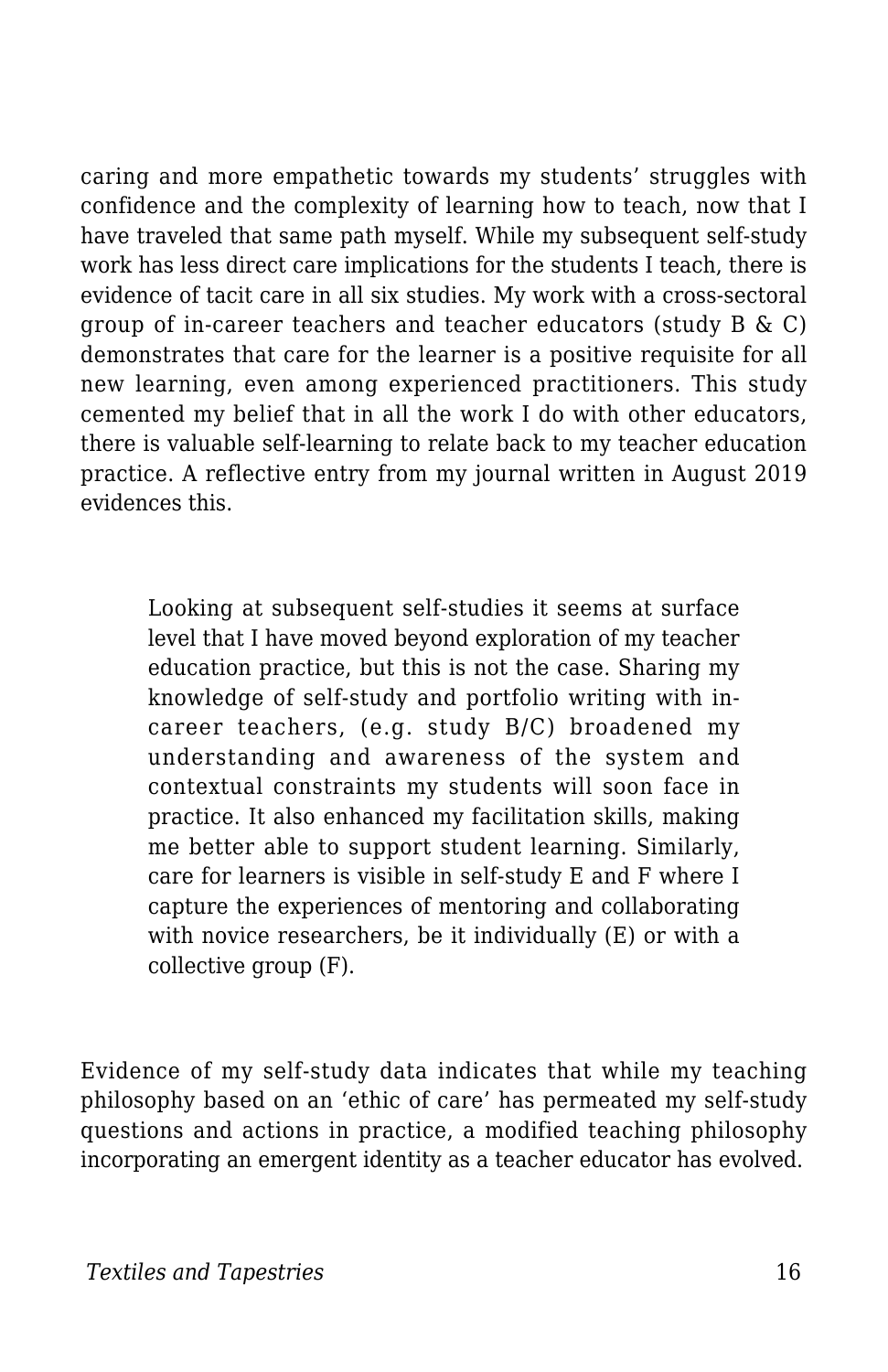This identity has required me to exploit the scope of self-study in areas, which do not directly relate to my teacher education practice. For example, I wrote a chapter on climate change for an academic publication, but by conducting a concurrent self-study (D) during this process, I identified that I was not adequately integrating 'environmental care' in my teaching of the curriculum strands; *materials, energy and forces* and *living things* in science education. Self-study highlighted how my new knowledge of climate change provided an opportunity to teach environmental science more confidently and thus effectively to my students this semester.

Study E relates to my mentorship of a Ph.D. student engaging in research, as a novice in the field. Our collaborative research study explores the barriers facing working-class boys entering initial teacher education (ITE). Hidden beneath and inherent in the selfstudy on mentorship is evidence of care for the student researcher, but also care about the need for giving voice to a marginalized group experiencing social injustice within the field of ITE. Therefore, selfstudy has provided me with new learning about my practice from a micro (classroom level perspective-study A/D) perspective, relating mainly to the techniques of teaching and complexity of teacher education (Palmer, 2007). In these ways, self-study has been invaluable in highlighting and enabling an exploration of critical incidents where shifting boundaries between care-work for students and policy interact.

More recently, my self-study research has widened to explore macro domains more tacitly related to my teacher education practice, yet providing valuable learning about critical perspectives influencing teacher education (study E). The decision by a group of colleagues to share epistemologies and experiences of our self-study work, led to our co-establishment of an institutional self-study hub (study F) this year. This evidences broader care about teacher education and my growing confidence in the value of S-STEP as a means of supporting my colleagues in our faculty, inquiring into their practice.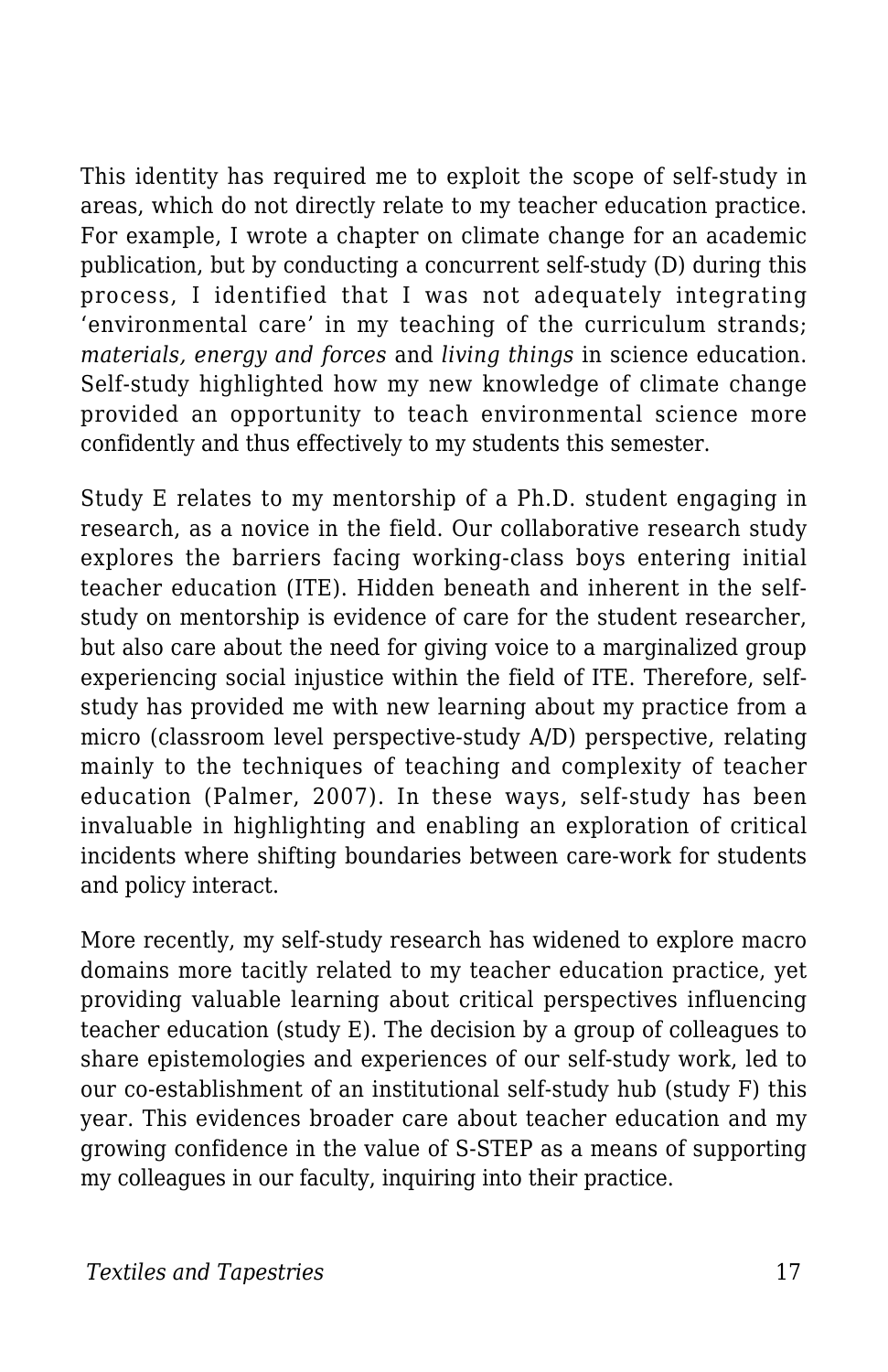The findings in this paper suggest that it has taken me significant time to become more confident in including the elements of self-study (LeBoskey, 2004) meaningfully into each piece of research. This is especially challenging in the early stages of developing an S-STEP or self-study research practice. Therefore, as I developed as a teacher educator over time, I also developed more rigorous, critical and systematic understandings about self-study. Importantly, in an era where teacher educators are under increasing pressure to publish (Berry, 2004; Dinkelman et al. 2006), there is value in evaluating and sharing the developmental and/or diverse types of self-study work we are doing. Interrogations of my past selves evinced how self-study has grown *with me* as I developed as a teacher educator, but that questions about my practice remain. An excerpt from my reflective journal highlights this:

Looking again at study A, I acknowledge in this paper that I use features of self-study in a *light* way. Moving on to subsequent self-study foci, I was more aware of consciously incorporating more of the elements of selfstudy, as I grew in confidence. More varied data sources were followed by more formalised critical friend interactions, greater collaboration, and *riskier* use of the self-study elements in the sense that some unorthodoxy in my shift away from traditional self-study is evident. I have begun stretching the pedagogy to enable self-study to be a part of all the research I do, because I am growing more comfortable with it. Then, I wonder if this has shifted my focus in an inauthentic way from the practice of teaching. Am I beginning to play with methodological innovation, at the expense of simply focusing directly on my role as a teacher educator? I am unsure…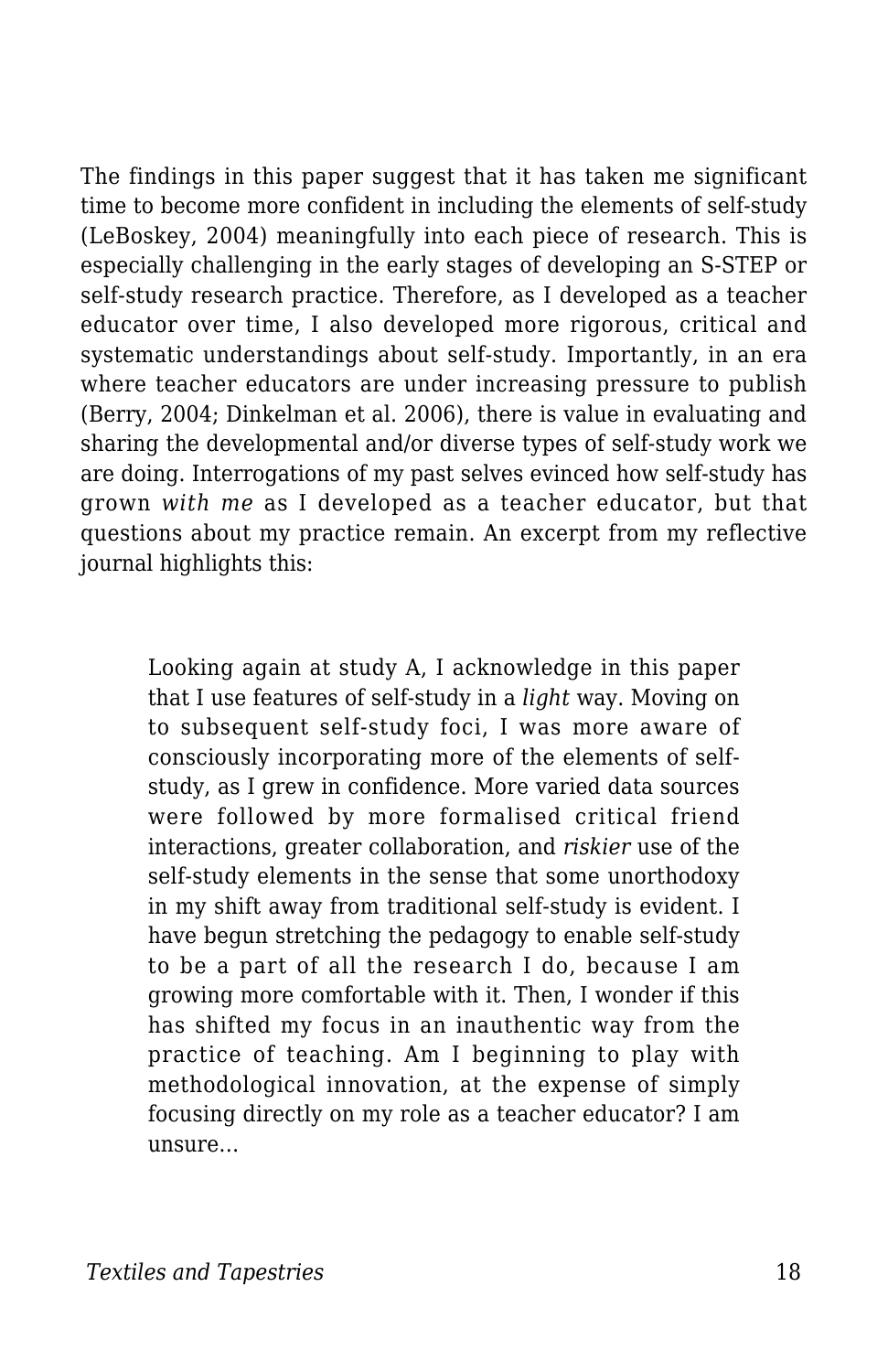It is widely agreed that a teaching philosophy is enacted in the pedagogical actions and practices of the teacher (O Farrell, 2007). I suggest that a teaching philosophy can also inform one's research niche and choice of research approach. This retrospective analysis of cumulative self-study data and findings informs my teacher education practice and helps direct future self-study research. However, this process of conducting a meta-analysis of my past self-studies is problematic, because stepping back retrospectively as a changed practitioner is difficult. The focus on my established and inherent philosophy of teaching has made this process easier. It provided a framework upon which to analyse retrospective data artefacts and upon which to attach experiences, past and present. This process has supported my deepened understanding of the complexities inherent in S-STEP research (Loughran, 2004). This inquiry process has confirmed that in my self-study work with others, I remain firmly aligned to my philosophical stance care for the students I teach. This process has confirmed that I have become more effective in incorporating the elements of self-study into the problems I pose and the questions I ask. However, it has raised new questions, like whether I am relying primarily on self-study as a means to support my scholarship, rather than a focus on improving my understanding of my teaching practice. My research developmental trajectory has indicated a shift away from a direct gaze at my teacher education practice in the classroom. However, self-study has enabled me to explore research projects that have a less direct, but nonetheless significant, impact on my understanding of the complex and multiple personal and professional identities I embody as a teacher, scholar and citizen.

#### **References**

Banks, S. (2004). *Ethics, accountability and the social professions.* Palgrave Macmillan.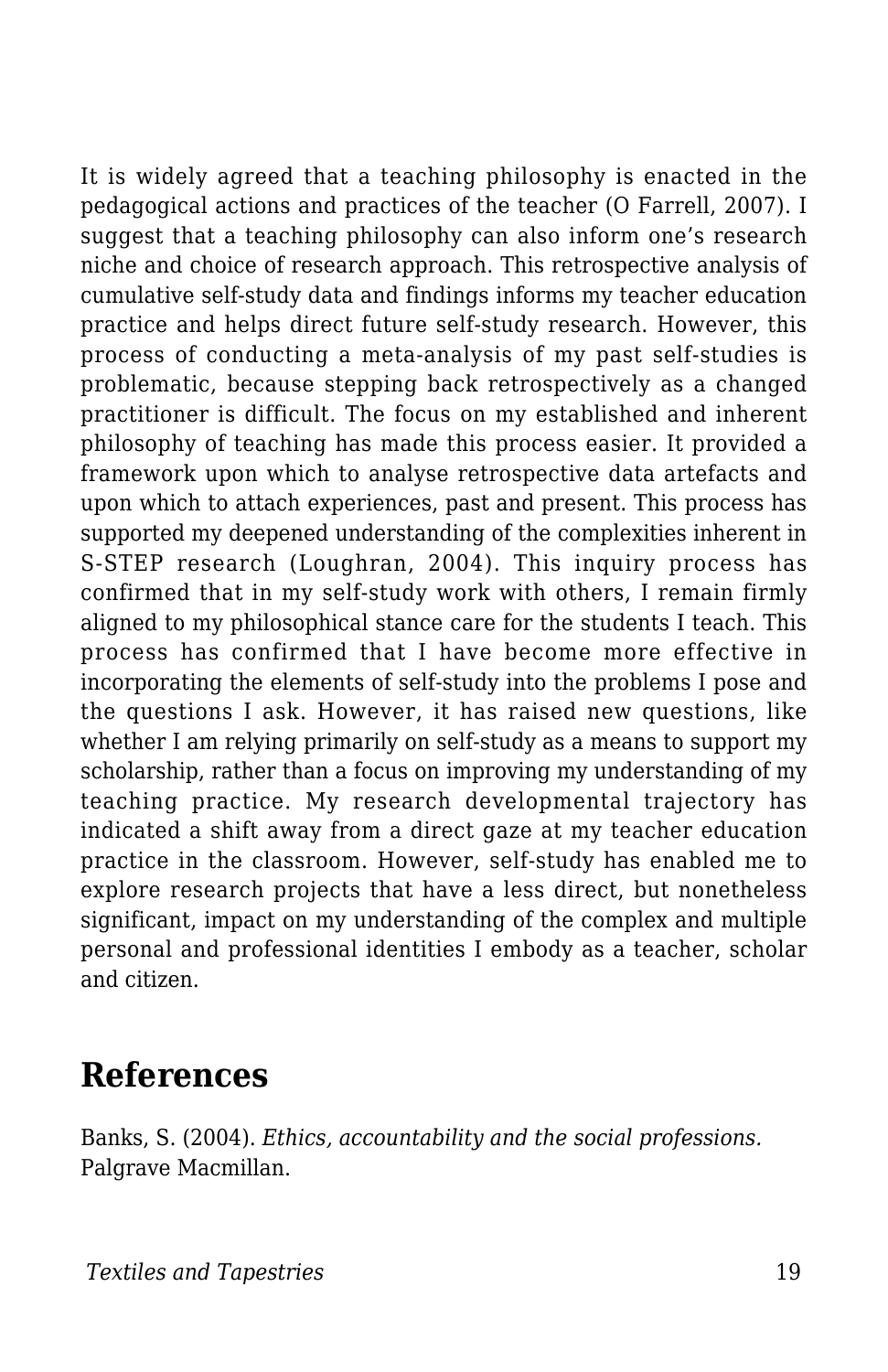Benhabib, S. (1992). *Situating the self: Gender, community and postmodernism in contemporary ethics.* Polity press.

Berry, A. (2004). Self-study in teaching about teaching. In J. J. Loughran, M. L. Hamilton, V. K. LaBoskey & T. Russell (Eds.), *International handbook of self-study of teaching and teacher education practices* (pp. 1295–1332). Kluwer.

Berry, A. (2007). *Tensions in teaching about teaching: Understanding practice as a teacher educator*. Springer.

Bullock, S. M., & Russell. T. (2012). *Self-studies of science teacher education practices.* Springer.

Craig, C. J. (2009). Trustworthiness in self-study research. In C. A. Lassonde, S. Galman, & C. Kosnik (Eds.), *Self-study research methodologies for teacher educators* (pp. 21–34). Sense.

Dinkelman, T., Margolis, J., & Sikkenga, K. (2006). From teacher to teacher educator: Experiences, expectations, and expatriation. *Studying Teacher Education*, *2*(3), 5–23. https://doi.org/10.1080/17425960600557447.

Feldman, A. (2003). Validity and quality in self-study. *Educational researcher*, *32*(3), 26–28. https://doi.org/10.3102/0013189X032003026.

Hamilton, M. L., & Pinnegar, S. (1998). The value and the promise of self-study. In M. L. Hamilton (Ed.), *Reconceptualising teaching practice: Self-study in teacher education* (pp. 235–246). Falmer Press.

Hamilton, M. L. (2002). Change, social justice and re-liability. Reflections of a secret (change) agent. In J. Loughran & T Russell, (Eds), *Improving teacher education practices through self-study* (pp. 176–189). Routledge.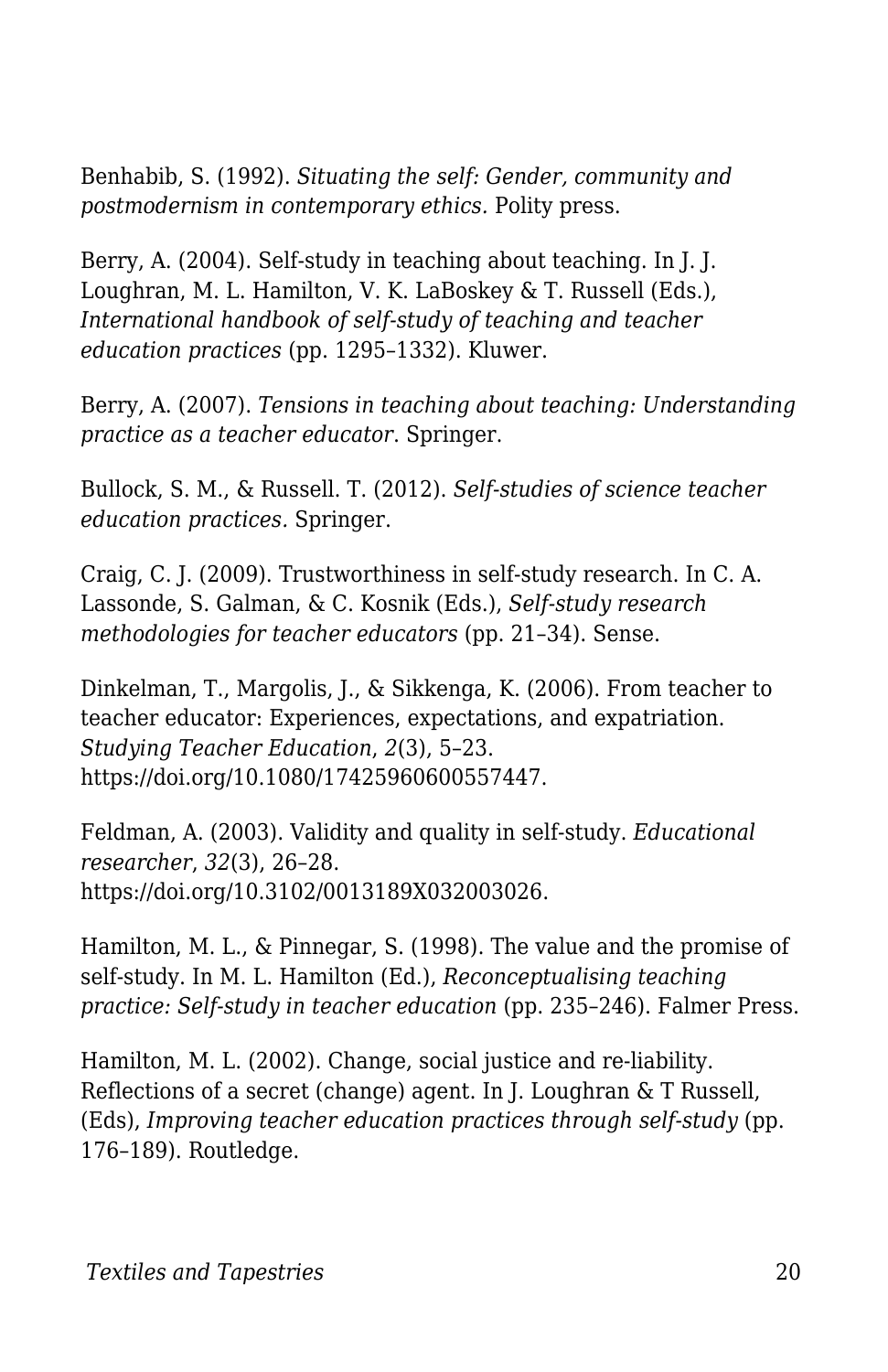Hamilton, M. (2018) Bridging the Gap from Teacher to Teacher Educator: The Role of a Teaching Portfolio, *Studying Teacher Education*, *14*(1), 88–102. https://doi.org/10.1080/17425964.2017.1414041.

Koehn, D. (1994) *The grounding of professional ethics,* Routledge.

Kelchtermans, G. (2009). Who I am in how I teach is the message. Self-understanding, vulnerability and reflection. *Teachers and Teaching*, *15*(2), 257–272. https://doi.org/10.1080/13540600902875332.

O' Farrell, C. (2007). *Teaching portfolio practice in Ireland*: *A handbook.* Higher Education Authority Ireland.

O Neill, O. (2002). *Autonomy and trust in bioethics.* Cambridge University Press

Palmer, P (2007). *The courage to teach: Exploring the inner landscape of a teacher's life*. Jossey Bass.

LaBoskey, V. K. (2004). Moving the methodology of self-study research and practice forward: Challenges and opportunities. In J. J. Loughran, M. L. Hamilton, V. K. LaBoskey, & T. Russell (Eds.), *International handbook of self-study of teaching and teacher education practices* (pp. 1169–1184). Kluwer.

Loughran, J. J. (2004). A history and context of self-study of teaching and teacher education practices. In J. J. Loughran, M. L. Hamilton, V. K. LaBoskey, & T. Russell (Eds.), *International handbook of self-study of teaching and teacher education practices* (pp. 7–39). Kluwer.

Loughran, J. J., Hamilton, M. L., LaBoskey, V. K., & Russell, T. (Eds.). (2004). *International handbook of self-study of teaching and teacher education practices*. Kluwer.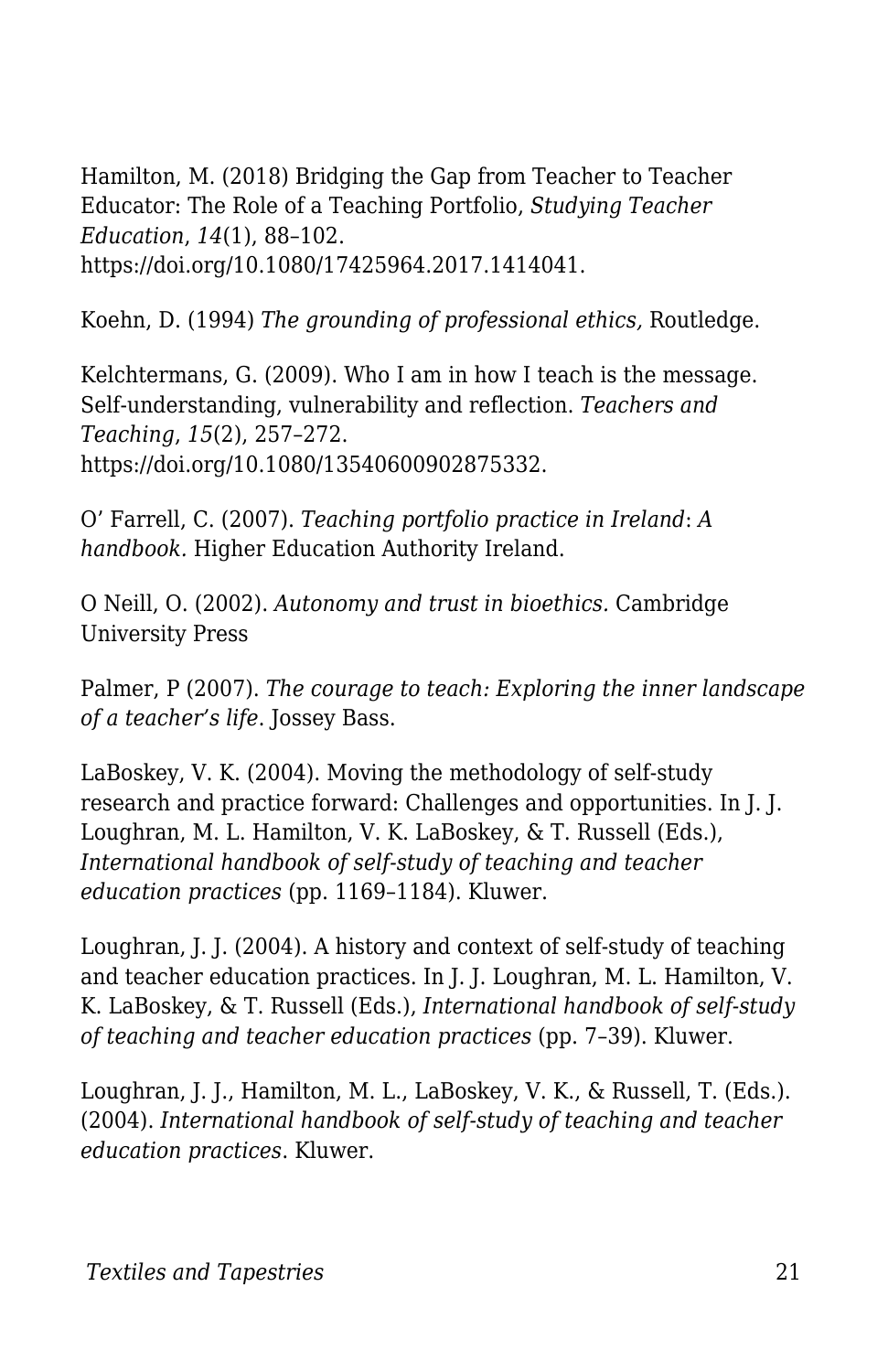Loughran, J. J, & Northfield, J. R. (1998). A Framework for the development of self-study practice. In Mary L Hamilton et al., (Eds). *Reconceptualising teaching practice: Self-study in teacher education* (pp. 7–18). Falmer Press.

Manke, M. P., & Allender, J. (2006). Revealing the diverse self in selfstudy: The analysis of artefacts. In *Self-study and diversity* (pp. 249–265). Sense.

Noddings, N. (2005). *The challenge to care in schools: An alternative approach to education.* Teachers College Press.

Loughran, J., & Russell, T. (2007). Looking into teaching about teaching. *Studying Teacher Education, 3*(1), 1–3.

Ritter, J (2007). Forging a Pedagogy of Teacher Education: The challenges of moving from classroom teacher-to-teacher educator, *Studying Teacher Education*, *3*(1), 5–22. https://doi.org/10.1080/17425960701279776.

Russell, T. L & Bullock, S. (1999). Discovering our professional knowledge as teachers: Critical dialogues about learning from experience: In J.J Loughran (Ed), *Researching teaching: Methodologies and practices for understanding pedagogy* (pp. 132–151). Falmer Press.

Schon, D. A (1983). *The reflective practitioner: How professionals think in action*. Basic Books.

Vanassche, E., & Kelchtermans, G. (2015). The state of the art in selfstudy of teacher education practices: a systematic review. *Journal of Curriculum Studies*, *47*(4), 508–528. https://doi.org/10.1080/00220272.2014.995712.

Zeichner, K. (2007). Accumulating knowledge across self-studies in teacher education, *Journal of Teacher Education 58*(1), 36–46.